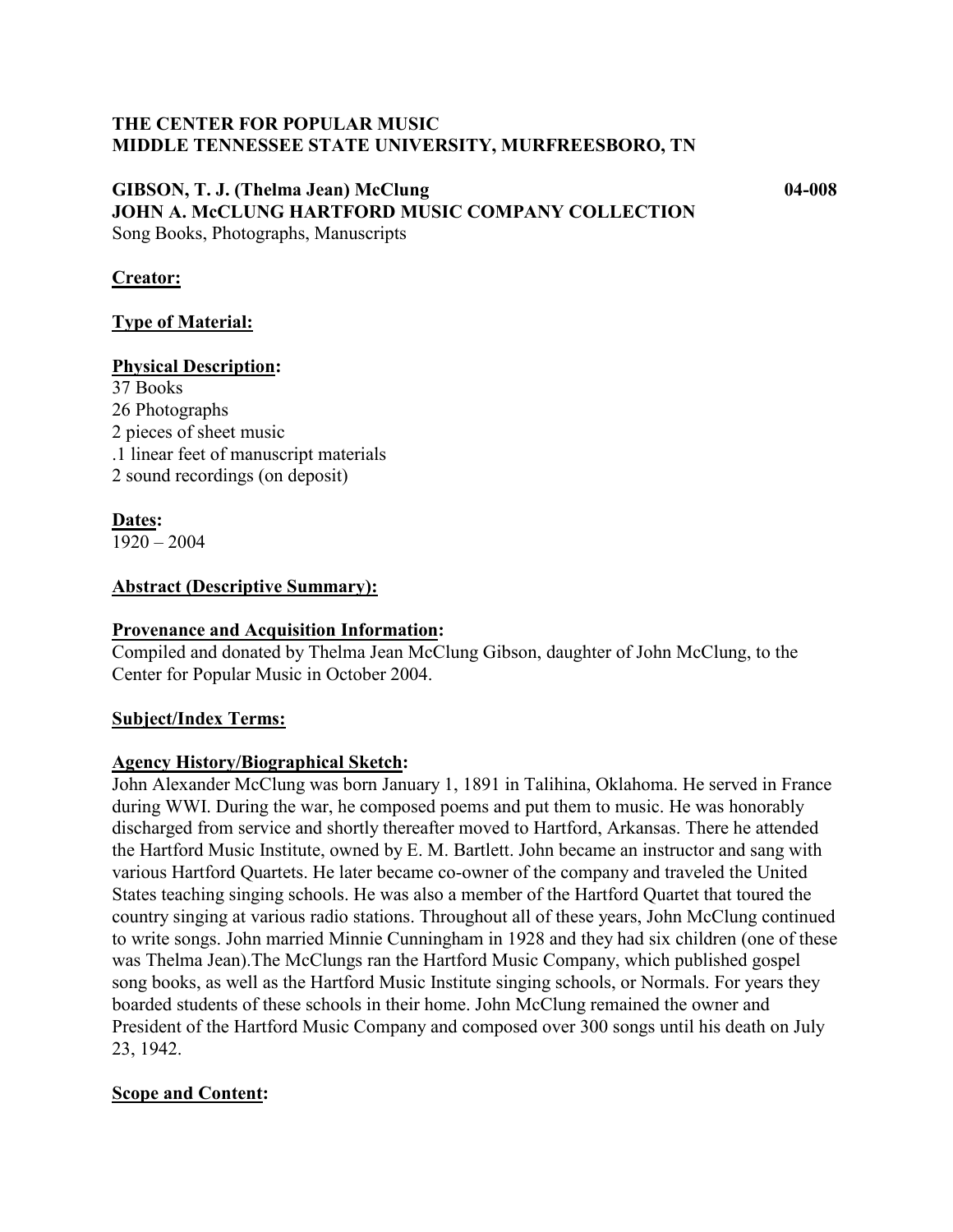This collection constitutes aspects of the history of a small gospel publishing company and singing school in Arkansas through one of its owners, John A. McClung. Gospel song books in the collection were published by fifteen different publishers including the Harford Music Company, Stamps-Baxter Music Company, Ruebush-Kieffer Company, Singer Music Company, Hall & McCreary Company, Morris-Henson Company, Presbyterian Book Store, Fort Smith Song Book Company, Methodist Publishing House, and the J. W. Burke Company.

The majority of the papers are photocopies given by T. J. Gibson, the daughter of John A. McClung. Mrs. Gibson retains the originals. Papers consist of photocopies of newspaper articles, serials, and various excerpts pertaining to the Hartford Music Company and the Hartford Music Institute singing school. Photocopies of J. A. McClung's marriage and death certificates are included. Examples of some of the items published by the Hartford Music Company are "Four Comic Readings," and the March-April 1942 *The Herald of Song*. Original items include a certificate from the Hartford Musical Institute to Miss Nora Steele June 28, 1929 and an issue of *The Hartford Herald* from Thursday, December 19, 1929 containing a song written by J. A. McClung and advertisement for the Hartford Music Company.

Email correspondence from T. J. Gibson includes a biography of her father, John Alexander McClung, information about songs contained on the transcription discs, and an account of hearing the discs with her father's voice for the first time. Published articles of Mrs. Gibson's donation and deposit to the Center are also included.

Photographs are copies of originals still in the possession of T. J. Gibson. The majority are photographs of the Hartford Music Institute from the early 1920s through 1940. There are also photos of J. A. McClung and his wife Minnie, and the Hartford Quartet. A complete listing of photographs follows. A original large photograph of the Hartford Musical Institute taken in Arkansas shows participants in the singing school circa 1930.

## **Collection Contents (Folder/Box List):**

#### **MANUSCRIPTS:**

| Box #1 | Folder # | <b>Description</b>                                      |
|--------|----------|---------------------------------------------------------|
|        |          | Papers                                                  |
|        |          | Photographs                                             |
|        |          | Sheet music                                             |
|        |          | Correspondence                                          |
|        |          | Publicity                                               |
|        | 6        | Certificate (Hartford Musical Institute) June 28, 1929. |
|        |          | <b>Lessanni</b>                                         |

[LPC 2004, updated 6/2007.]

## **GIBSON, T. J. 04-008 JOHN A. McCLUNG HARTFORD MUSIC COMPANY COLLECTION**

## **Photographs (all copies) Listed in order**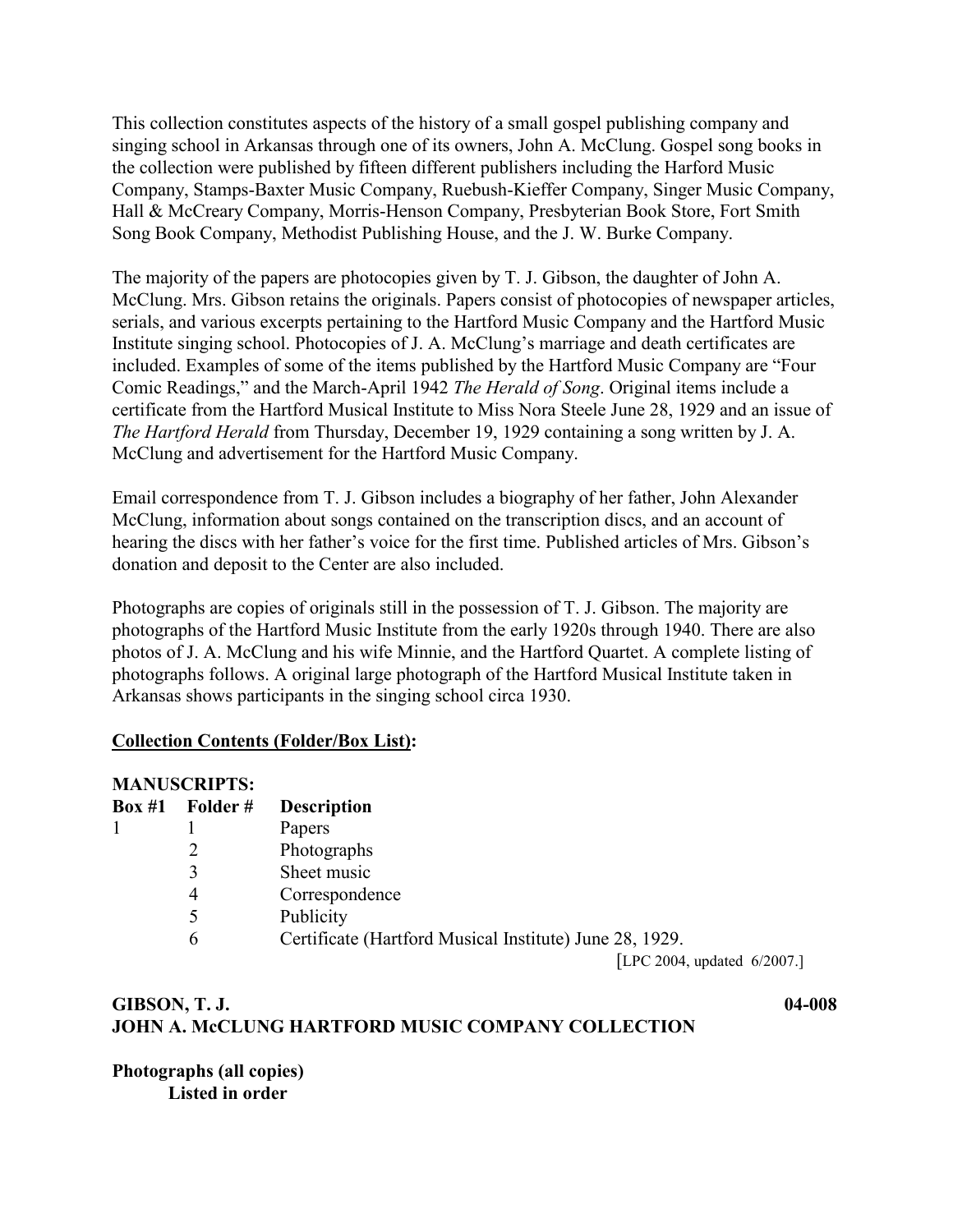J. A. McClung

- Minnie G. Cunningham and J. A. McClung shortly after marriage May 5, 1929.
- Clyde Garner, Al Halp, J.A. McClung, Austin Arnold, Doy Ott
- T.J. McClung outside The Hartford Music Co.
- Hartford Music Institute Instructors: Hartford, Arkansas
	- William Ramsey, J. H. Ruebush, E. M. Bartlett, J. A. McClung, L. D. Huffstuttler, Robert Vaughan, C. L. Murphree, G. L. Lindsey.
- Hartford Music Institute, n.d.
- Hartford Music Institute, First Baptist Church, Hartford, Arkansas, early 1920s.
- Hartford Music Institute, n.d.
- Minnie G. Cunningham and J. A. McClung, 1930s.
- Hartford Musical Institute, Fort Smith, Arkansas, 1934.
- Hartford Musical Institute Instructors, n.d.
- Hartford Musical Institute Instructors, Thomas Benton, Mrs. J. S. Adams, Fern Waits, L. H. Bone, J. A. McClung, W. O. Cooper, R. V. Vaughan, Doy Ott, Austin Arnold, L. D. Huffstuttler, R. V. Condrey.
- Hartford Quartet: Oris Baldwin, Ancil Baker, Jack Hendry, Al Mabray, Charles Jeffers, Convention Hall Hartford & Harmony Boy Concert, June 24, 1949; and Hartford Quartet: Oris Baldwin, Troy Lumpkin, Ancil Baker, Charles Jeffers, The Concert at Sandsprings High School, March 7, 1949; and Hartford Quartet: Jack Marshall, Troy Lumpkin, Jack Hendry, Ancil Baker, Charles Jeffers, Singing Convention, November 13, 1948.
- Hartford School, Hot Springs, Arkansas, June, 1941.
- Hartford Singing School, Hartford, Arkansas, 1939.
- Minnie McClung's sister, Nancy Cunningham, setting type at the Hartford Music Company, Hartford, Arkansas.
- Jake Hess and the Imperials
- The Statesmen Quartet
- The Hartford Institute, n.d.
- Hartford Singing School, Hartford, Arkansas, n.d.
- Charlie Waller with J. A. McClung's piano at the SGMA Museum
- James Blackwood, Brumley Singing, August 2001.
- The Statesmen Quartet, Brumley Singing, August 2001.

#### **Arrangement:**

#### **Location:**

The gospel song books and sheet music have been separated, cataloged in the Center's InMagic database and housed in their respective areas of the stacks. All other manuscript items (including photograph photocopies) are located in one box filed by accession number in the Manuscript area of the mezzanine stacks. The photographs are cross-referenced in the Iconographic files, searchable in the Iconographic database. The original large (19 x 9 ¼ inch) Hartford Musical Institute photograph is located in the Oversize Photographs box in the oversize section of the stacks. The original Hartford Herald newspaper is housed in the extra-large metal cabinet in the